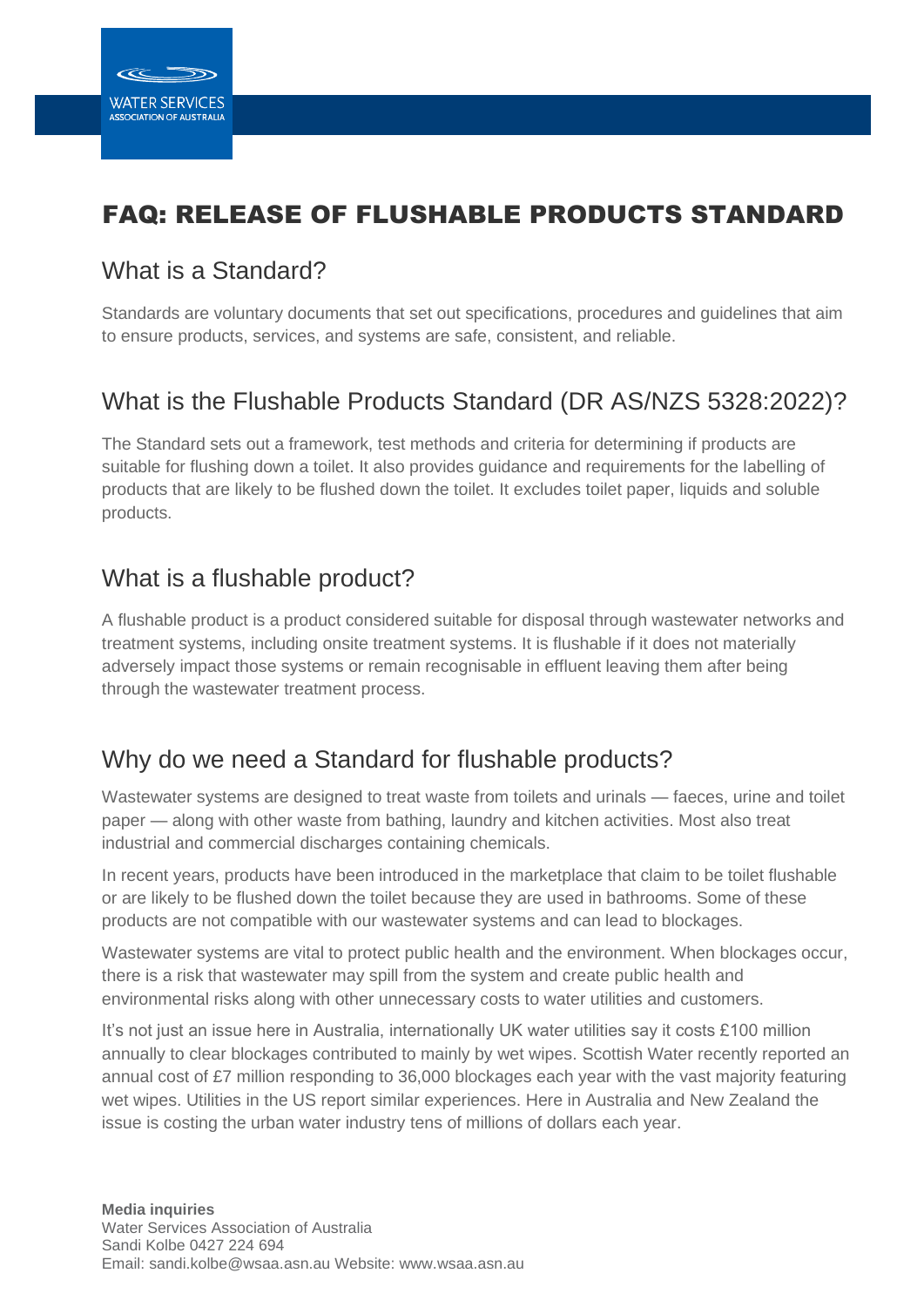

## What does the symbol for packaging look like?

If you see this symbol on a product it means it has passed the criteria in the Standard and is safe for flushing.



Figure 4.1 from AS/NZS 5328:2022. © Standards Australia Limited/Standards New Zealand 2022

#### What does it mean for customers?

The Standard includes guidelines for manufacturers to clearly label products to better inform customers whether or not products are suitable for toilet flushing.

If a product meets the Standard and is therefore suitable for flushing, the packaging should display the "flushable" symbol. Packaging for non-flushable products that have a potential to be flushed, should clearly indicate that the product should NOT be disposed.

### When will we start seeing the flushable symbol on products?

There is a grace period for the introduction of the Standard (X years). This period allows manufacturers of products to review their packaging to ensure it reflects the requirements in the Standard. However, we are aware of some products that will meet the criteria and could display the symbol on packaging in the next 6 months.

### Do we still only flush the 3P's?

We know that poo, pee and toilet paper (the 3P's) are compatible with flushing and wastewater infrastructure. However, we can now add - check for the flushable symbol/logo. If there is no flushable symbol on the packet then it can't be flushed and needs to go in the bin. If you see the flushable symbol then it can be flushed.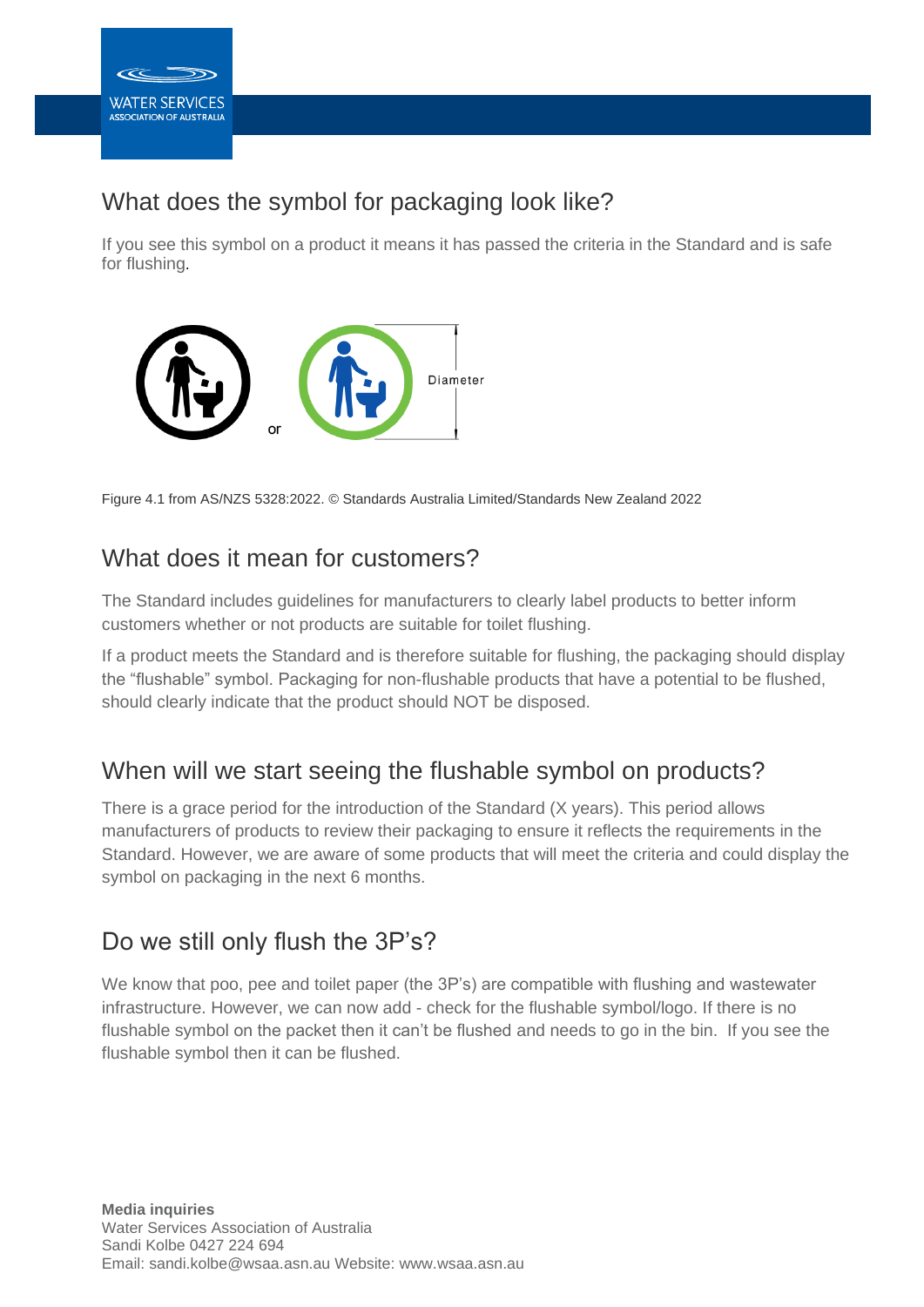## Are there other Standards like this around the world?

This Flushable Products Standard is one of the first of its kind in the world where there has been collaboration between water utilities and manufacturers in its development. There is already interest in adopting the Australian and New Zealand Standard from other countries. Israel has advised they are planning to adopt the Standard with no changes.

# Who was involved in drafting the Standard?

The Standard has been many years in the making. Approximately 7 years ago WSAA initiated discussions between water utilities and peak bodies representing manufacturers of wipes products. Over the years these discussions evolved and it was agreed that the development of a Standard would provide a way forward in assisting all concerned parties, including customers.

The Standard was developed by a technical committee including manufacturers, water utilities, peak bodies and consumer groups. The members of the technical committee were:

- Australian Food and Grocery Council
- Water Services Association of Australia
- Standards New Zealand (SNZ)
- Consumers Federation of Australia
- **Water New Zealand**
- Australian Local Government Association
- Australian Water Association
- Water Industry Operators Association
- Accord Australasia Ltd
- Independent Chairperson (Australia)
- New Zealand Plumbers Gasfitters and Drainlayers Board
- New Zealand Food & Grocery Council
- EPA Victoria
- Engineers Australia

# Is the Standard voluntary?

The Standard is voluntary. However, for products to use a flushable symbol they must meet the requirements of the Standard. If they have not met the Standard requirement, they could be the subject of legal action. We are encouraging manufacturers of products to comply with the Standard, including the labelling requirements.

## What types of products might pass the criteria in the Standard?

Those unlikely to harm plumbing, the wastewater network or contaminate the environment with plastic. This includes certain flushable wipes.